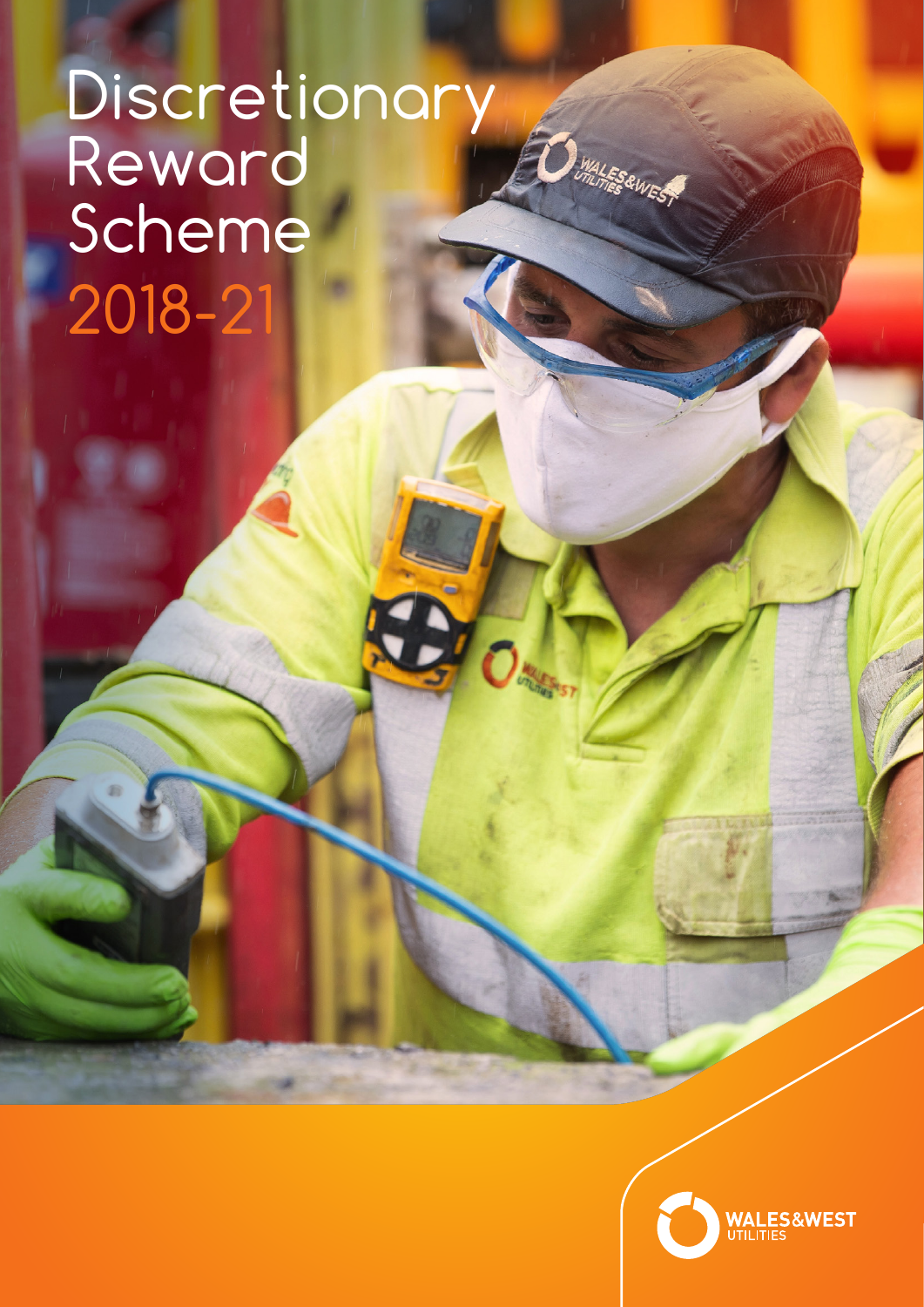# **INTRODUCTION**

We're committed to delivering sustainable services for our stakeholders, delivering what they want and need now and into the future. And we make sure that our delivery continues to be inclusive, safe, affordable and reliable. We've undertaken extensive work to understand the needs of the most vulnerable, and are taking action to address these.

Innovating to support the UK's transition to net zero has been a key focus, as has the wellbeing and safety of customers, colleagues and stakeholders: more important than ever during the global Covid-19 pandemic.

Graham Edwards, Chief Executive

# **ENVIRONMENTAL**

Reducing our environmental impact and evolving our operations to achieve net zero is critical and not something we consider in isolation. Working with other gas networks through 'Gas Goes Green' and the Gas Environment Group (as outlined in the collaborative DRS) and with Government, public, private and voluntary sector organisations is fundamental to our approach. We lead on several joint gas distribution network (GDN) environment related workstreams and are key partners in a range of other projects.

# **Sustainability is central**

We strive to be a sustainable business and have embraced the **UN Sustainable Development Goals**. We focus on seven goals identified through stakeholder feedback and colleague workshops, five of these are common to the other GDNs. We also identify and recognise our contribution to all 17 goals.

# **Taking a whole systems approach**

It's critical for the energy sector to work effectively together to reduce greenhouse gas emissions and mitigate climate change both nationally and locally; particularly as local authorities consider their own sustainable futures. Previously, we introduced our 2050 Energy Pathfinder simulator (funded by Wales & West Utilities) and have continued to improve it. We remain the only network to have shared a whole system model that supports the planning processes across gas and electricity networks while being able to support local net zero decarbonisation plans. **Our enhanced model is known as Pathfinder Plus**.

We invest in resources to share this tool with, among others; Welsh Government (WG) and SP Energy Networks (SPEN), as well as to the wider WG Infrastructure Group as a way of co-ordinating energy planning for Wales. After a positive reception, we subsequently engaged with WG and SPEN in more detail on the model. SPEN, which supports the Infrastructure Group, has now started to use the Pathfinder tool for scenario development.

We are collaborating on Zero 2050, led by National Grid and including representatives from academia, business, local communities and others. Our contribution is the operation of our Pathfinder Plus tool to develop entire system solutions to decarbonisation in south Wales.

We've shared our free-to-use Pathfinder simulation tool with other gas networks and other organisations including the voluntary sector and we have provided support alongside the licence to use.



# **Carbon reduction all in one box**

Building on the success of the Freedom Project household trial of hybrid heating systems, with a standalone gas boiler and external air source heat pump, alongside partners PassivSystems, UK Power Networks and Delta-EE, we considered how the product can be improved further. **The result is the HyCompact project\* which combines an electric air source heat pump and gas boiler with smart control software in one unit**, using the latest advances in hybrid heating technology to test a next generation product. The system is hung on the wall (see below) in place of an existing gas



\* Financial contribution 10% with additional funding from NIA

boiler, flexibly switching between using renewable electricity, when it's available, and green gas at other times – enabling full decarbonisation of heat. Switching is driven by cost and carbon. In-home trials commenced in winter to spring 2020/21. Customer attitudinal research as part of this project will be used to understand the opportunities and barriers for progressing this type of net zero heating technology.

#### *This pioneering project is a real test in homes of new smart hybrid heating systems. HyCompact builds on the success of the Freedom Project, and considers views from energy customers, who told us they wanted the units to be smaller and more convenient.*

*This trial will help us further understand the impact on gas and electricity networks of smart hybrid systems and gather more customer views on what living with a smart hybrid heating system is like.*

#### *Chris Clarke, Wales & West Utilities' Energy Strategy Director*

# **Flexibility is key – a network fit for the future**

Gas networks play a key role in providing the flexibility and storage to support more renewable generation. We currently have 44 peaking plants connected to our network and expect a further 27 sites to be connected in the next 18 months.

To share knowledge, best practice and to keep up to date with market conditions, **we set up the first Distributed Power Generators workshop** in 2018/19 and following its success, further workshops have been held on rotation by other GDNs. In these workshops, we lead sessions on sharing best practice and exchange of information. This improved knowledge sharing and communication, particularly between network control centres, enables better forecasting of demand and associated network reliability. We also lead on development of a joint newsletter to communicate our work to meet customer needs.

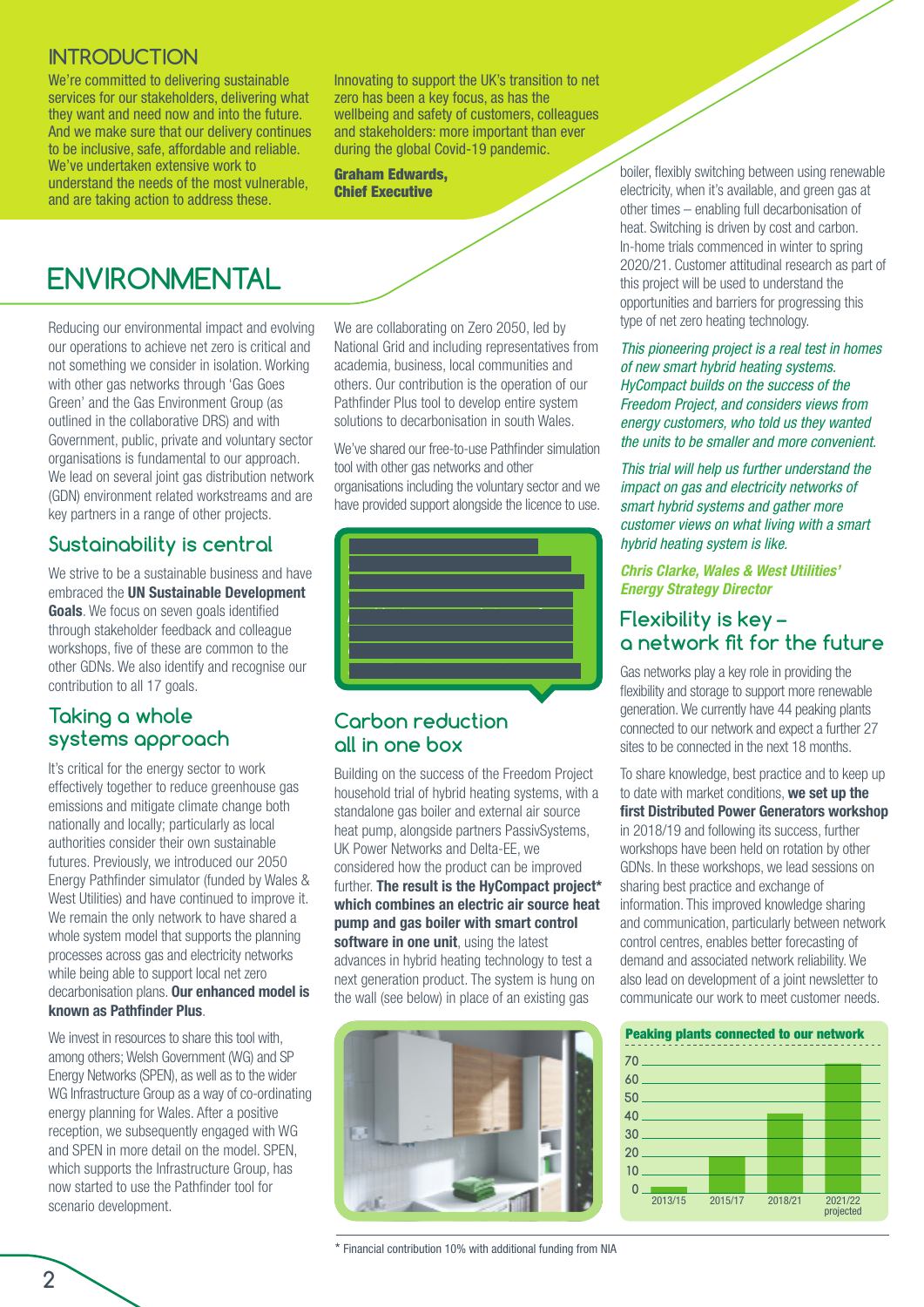We're working with National Grid Electricity System Operator, Northern Gas Networks and SPEN on the Flexible Generation Project, delivered by Delta-EE and Afry. The core objectives of the project include developing a robust model that can accurately forecast flexible generation plant operation 48 hours ahead. This can be used by gas and electricity networks in producing their short-term network strategies to ensure system optimisation. Stakeholder input was sought via Energy Networks Association Open Networks Workstream 4 and the wider advisory group, and through the Distributed Generation conferences.

#### We introduced **Advanced Reservation**

**Capacity Agreements** (ARCAs) with charging statements updated to reflect the change. This provides protection for our customers as we are committing to provide the capacity requested, while it protects our business too against investing in what could become stranded assets.

#### Working together to build the UK's hydrogen economy

Britain's Hydrogen Network Plan sets out the detail of activity that the gas network companies will undertake to turn the UK's hydrogen ambitions into reality. Launched in January 2021, there's a range of work under way, including preparation for safely blending 20% of hydrogen into local gas grids by 2023. This is part of the Gas Goes Green programme and further information is in the collaborative DRS. These projects are considering the technical and regulatory changes that will be needed.

In addition, at a local level, we are developing our business processes and systems to make sure we are in a position to perform robust network analysis on networks being used to transport a blend of methane and hydrogen. We are working on this in collaboration with the other GDNs and the suppliers of our network analysis models. Network analysis showing how the hydrogen blend would move across our network is essential so that we can fully understand which customers and pipelines would be impacted. This evidence will be needed for the Health & Safety Executive (HSE) so that they can sign off our safety case to allow us to proceed.

#### Biomethane and Bio-SNG

We have 19 connected biomethane plants, injecting 1.82 TWh: enough to heat the equivalent of 150,000 homes. Five more plants will connect in the next 18 months, adding a further 0.37 TWh of green gas, **which means that more than 180,000 homes we serve can be heated by green, carbon neutral biomethane** – 7% of homes on our network.

We will also be connecting a Bio-SNG site in Swindon to our network, and are working with the HSE to secure hydrogen exemption certification which would allow the site to inject up to 1% hydrogen rather than the 0.1% currently permitted. This is a first step towards

introducing higher hydrogen blends into the gas network, and this site alone will decarbonise the equivalent of 2,275 homes a year, with more than  $5,000$  tonnes of  $CO<sub>2</sub>$  emissions removed by hydrogen displacing natural gas.

We are part of the Energy Networks Association's Entry Customer Networks Forum, supported by networks and a range of biomethane customers and stakeholders. The group has been put together to look at areas where processes can be improved and standardised across the UK.

One area of focus is propanation requirements. Biomethane gas has to be enriched with propane by producers to meet target calorific values. This is an expensive and complex process for producers, particularly when sites are brought on-line after a period of not injecting gas. Biomethane stakeholders asked networks to review these requirements and we are leading this piece of work.

We have also been working, with some success, to proactively reconfigure local pressure settings so that when demand is low (typically overnight in the summer) **biomethane injection into the local distribution network takes priority over natural gas taken** from the local transmission network. Meanwhile, we're working with Cadent on Optinet, which will allow us to increase the green gas capacity of local networks.

# **Stemming the leak**

**We are focused on reducing leakage** from our 35,000km of gas pipe. This will reduce carbon emissions today and prepare our network for transporting green gas in the future, while helping us meet our commitment of our network being net zero ready by 2035. Our continual improvement is driven by investment in training and new generation IT systems to enable intelligent pressure control on our network, and a focused approach to replacing leaking pipes – using predictive analytics to target the leakiest pipes and reducing the maximum emissions per £ spent.

|                         |     |     | 2018   2019   2020   2021 |                |
|-------------------------|-----|-----|---------------------------|----------------|
| Shrinkage<br>volume GWh | 372 | 351 | 340                       | 334 (forecast) |

# **Adapting to climate change**

Our climate change impact mapping tool has been updated in line with the latest UK Climate Change Predictions (UKCP18) and continues to provide insight on flooding. It helps to support Defra climate change adaptation reporting and our operations to define the 'at risk from flooding' rivers that trigger a site visit when there is flooding. The tool was shared with other GDNs (see collaborative DRS).

### **Getting our house in order**

**Our Environmental Action Plan sets out our plans to reduce our overall impact on the environment.** This not only covers our work to reduce leakage through mains replacement, but support activities too.

We made changes to our company car policy in December 2018 and again in September 2020. This has driven a rapid decline in the number and proportion of diesel cars and a rise in plug-in hybrids, while we have increased the number of electric vehicle charging points across our sites from four to 47. Every one of our current orders is for a 'plug-in' hybrid or electric car.

|                                         | <b>Average of confirmed CO2</b><br>emissions g/km from V5C |  |  |  |
|-----------------------------------------|------------------------------------------------------------|--|--|--|
| 1 April 2019                            | 110.35                                                     |  |  |  |
| 1 April 2020                            | 101.53                                                     |  |  |  |
| 1 April 2021                            | 85.91                                                      |  |  |  |
| <b>Confirmed future</b><br>fleet orders | 70.54                                                      |  |  |  |

The table (above) shows a significant reduction in average car fleet  $CO<sub>2</sub>$  emissions since 2019.

During Covid-19, our work-related mileage has reduced substantially with many meetings taking place virtually. During 2020/21, non-fleet car business mileage reduced by 35%, even without taking into account reduced colleague commuting. We anticipate adopting a hybrid working model in the future, and estimate a reduction in mileage, including colleague commuting, from pre-Covid levels of up to 50%.

## **Greening the workplace and our day-to-day operations**

#### **We have continued to improve the environmental impact of our daily**

**operations.** Early in 2021 we opened our new Redruth depot – fitted with solar panels, electric vehicle charging points, and equipment to reduce the amount of water consumed. The new depot received an A+ Energy Performance Certificate – indicating it generates more energy than it uses, within the parameters of the EPC assessment. This is compared to another of our existing depots – which received a D EPC rating.

Between 2018 and 2021, we implemented a replacement programme of preheat boilers at 55 Pressure Reduction Installations and offtakes from the National Transmission System. These new condensing boilers are more than 90% efficient and meet the very latest emission standards, with a significant reduction in their emissions of nitrogen oxide.

We have also implemented measures to avoid the need for recycling. This includes switching to electronic payslips and an online only colleague magazine, following a colleague survey. Switching to an online magazine has saved 1.6 metric tonnes of paper alone, alongside associated cost savings. Our bilingual annual stakeholder report is also sent to stakeholders digitally, but with an option to receive a physical copy. Our annual innovation report is also electronic and in 2019/20 we introduced a monthly stakeholder e-newsletter. These measures have reduced paper consumption, saving trees and reducing costs, while evolving our communication channels.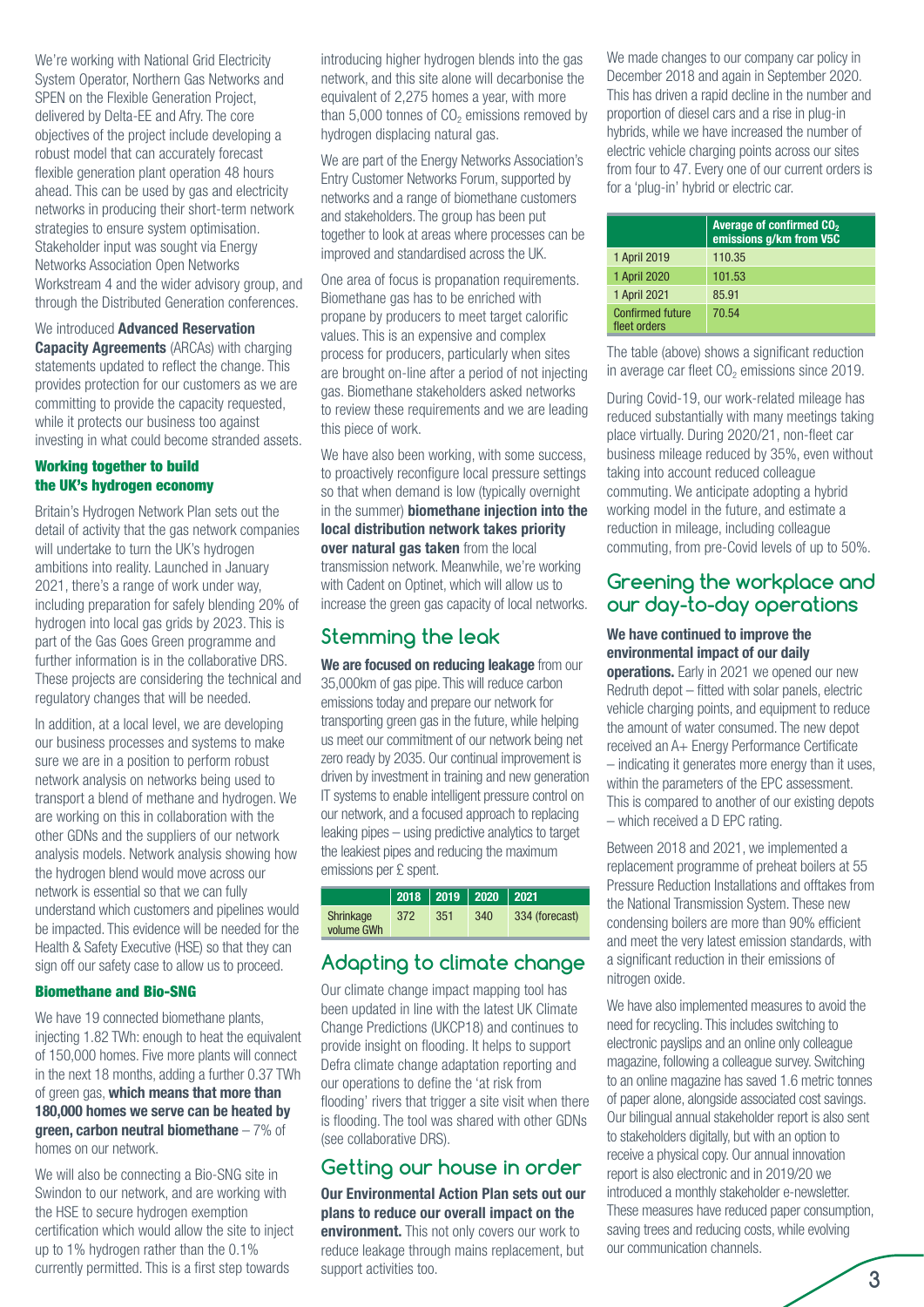# **SOCIAL**

# **A strategic approach delivers sustainable energy solutions**

#### Our Consumer Vulnerability Strategy's objective is to:

*Safeguard all vulnerable customers by proactively identifying stakeholders' needs to deliver innovative and tailored support that goes above and beyond our obligations. Working with diverse partners, we will continually monitor and annually review the success of our safeguards to ensure they regularly evolve to deliver ongoing value.*

Six key focus areas and actions support our delivery of the best and most cost-effective outcomes.

# **OBJECTIVE**

# ANALYSE AND IDENTIFY

Knowing who needs support, when and how Т

#### PARTNER

Using third parties to deliver the services WWU is not best placed to offer

#### DELIVER

Providing a cost-effective suite of tailored services that address vulnerability

#### T ENGAGE

Understanding what support your communities want and need

#### FACILITATE

Giving staff skills to identify and manage support for vulnerable customers

#### ņ EVALUATE

Ensuring the services have the intended impact and remain the most suitable approach

Between 2018/21, through our Warm Home Assistance fuel poor network extension scheme, we have connected more than 3,200 homes to our gas network and funded a further 303 connections by third party companies. This has connected more than 3,500 households, reducing the numbers of people living in fuel poverty.

At the same time, we have developed our services to tackle fuel poverty and help improve energy efficiency, including with existing gas users.

# **Partnership working, using 'mapping' tools and local knowledge, are delivering energy solutions for people in fuel poverty**

#### CASE STUDY: HEALTHY HOMES, HEALTHY PEOPLE

Working with Warm Wales/Warm West, we evaluated our Community Energy Champions three-year pilot project, supporting households in fuel poverty in Cornwall, north and south Wales. The benefit of this approach was shown through our social return on investment model, and the initiative was rebranded Healthy Homes, Healthy People (HHHP), refined and evolved as it was rolled out to more homes in the same regions, and expanded into the Severn Wye area. This holistic approach to solving householders' financial, health and other home-repairs challenges, has delivered better outcomes for families and been hailed a success – winning an innovation award for best social impact in 2019. The Warm Wales/Warm West partnership was a key contributor to this success including the development and expansion of local authority and, now increasingly, local health board partnerships.

**Analyse and identify –** The FRESH (Foundation data for Robust Energy Strategies for Housing) mapping tool is a Warm Wales initiative with Cardiff University that we helped to fund to support with the identification of homes most in need. Big data relating to health, income and fuel poverty is analysed and overlayed to maps of poor housing to identify street clusters of energy inefficient housing and people living in fuel poverty with other vulnerabilities. We've built on this to incorporate datasets for off-gas properties, energy performance certificates and Experian data.

**Partner** – Partnership working here is crucial. By combining information from multiple datasets with local knowledge and building on the success of GP referrals, partnerships can better support identification of hard-to-reach fuel poor households.

**Deliver –** HHHP advises on a range of energy and money-saving measures, personalised to household circumstances. Advice includes reducing energy consumption and costs; benefits review; energy tariff-switching options; water-debt advice in Wales, and CO safety awareness.

**Engage** – HHHP advisors engage by pre-booking appointments to deliver whole person and household surveys.

**• Facilitate** – During the first Covid-19 lockdown, referrals from health partners continued in north Wales. In south Wales, where the HHHP team was more dependent on local authorities, referrals greatly reduced. Taking a flexible approach, links were established with health providers in south Wales and referrals picked up. Delivery was adapted to more of a telephone-based service. This works in many cases, but the value of the face-to-face contact to help people sort through paperwork and identify key facts and figures is not underestimated, and a return to this style of contact is envisaged, when appropriate.

*A separate project with the Centre for Sustainable Energy (CSE) in Bristol has seen 174 people referred to them either directly from our customer services colleagues and engineers or from other partners such as Fire & Rescues.*

● **Evaluate** – Quarterly reporting supports evaluation of individual area projects, and project output measuring – such as numbers of people helped and financial savings (see below) helping to lift people out of fuel poverty. We also calculate the wider social return on investment.

|                         | <b>Project - Partner</b>                                                 | <b>Number of</b><br>homes helped  | <b>Savings e.g. from</b><br>unclaimed benefits<br>energy advice | Wider social return<br>on investment - net<br>benefit per £ spent |
|-------------------------|--------------------------------------------------------------------------|-----------------------------------|-----------------------------------------------------------------|-------------------------------------------------------------------|
| 2018<br>to 2021         | <b>Healthy Homes Healthy</b><br>People - Warm Wales /<br>Warm south west | 2.723                             | £2.3m                                                           | $2018 - £11.66$<br>$2019 - \text{\pounds}9.55$<br>$2020 - £11.25$ |
| May 2019 to<br>Dec 2020 | Centre for<br>Sustainable Energy                                         | 174 referrals<br>Able to help 109 | £65,743                                                         | N/A                                                               |

#### We have achieved wider outcomes, and these include:

- Improved knowledge of people living in fuel poor and vulnerable situations, so we can reach and help more people, through better mapping and local knowledge
- Better value for money by working with partners with local knowledge and expertise
- Better tailoring of our services and energy saving solutions by working with organisations that directly help and support people living in vulnerable situations in their own communities. This could be by geography or communities of interest, with local organisations having an in-depth knowledge of the circumstances of the people they are working with.

#### Real-life example: Support for Mrs F means she is £3,980 better off

*A referral by our Priority Customer team to CSE meant Mrs F received support and advice. Mrs F, who had a 36-year-old boiler, received ECO grant support to replace it, helping reduce fuel bills. A benefits review resulted in her receiving higher rate attendance allowance. Mrs F also received home adaptations information and a blue badge.*

**4**

6

5

4

3

2

1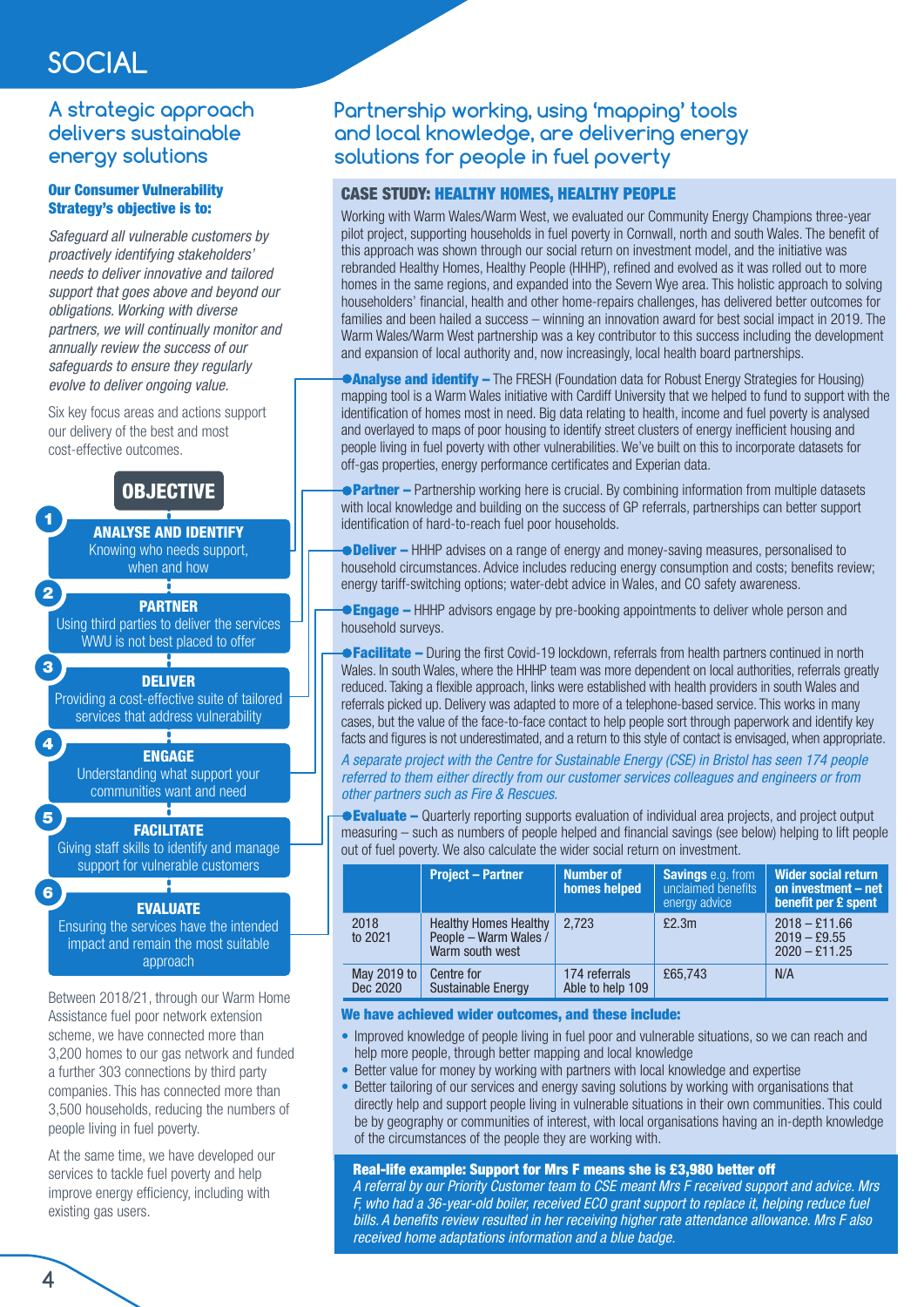# **Insight, research and partnership working identify how best to support people most in need**

We carried out extensive engagement over two years, working with our research partner Mindset Research, **to improve our knowledge of the needs and circumstances of people living in vulnerable situations**. Once we understood their needs, we tested a range of support services with participants to find out what offered the best support. We discussed this insight with colleagues, leading to refinement of our services and support, and further colleague training.

This was a three-phase research project. We interviewed 100 people in vulnerable situations in their own homes to truly understand the impact of their vulnerabilities and held focus groups with professional carers who gave insight into requirements for people with certain vulnerabilities who would be difficult for us to access or inappropriate to interview. Interviews with general customers gave additional context and perspective on our safeguarding services.

The research highlighted a range of circumstances and issues, specifically that vulnerability is rarely binary – many interviewees were living with multiple vulnerabilities. Common across all phases of the research was the presence and impact of emotional vulnerability with a number of contributory factors including: living alone/loneliness/isolation; disruption to routine; age; physical and other tangible vulnerabilities, needs and priorities; and financial vulnerability/fuel poor/debt. This manifests itself as anxiety about the unknown and is commonplace – and severely impacts individuals' lives.

#### Direct physical impacts e.g. loss of heating – incl hot water and cooking

#### Indirect physical impacts

Concerns about road and pavement access for themselves and visitors who may be supporting with care needs

#### Mental / emotional impacts

Anxiety or emotional turmoil potentially with disruption to routines Even a notification communication could result in some feeling fearful and anxious

The impact of our work generally fell into three categories of direct physical, indirect physical and mental/emotional. Our colleague training now includes modules on 'softer' skills like emotional intelligence, while maintaining focus on safety, including access around our sites, remains a top priority. When supplies are interrupted, we provide alternative heating and cooking equipment with stickers to clearly show their hourly running costs – helping alleviate customer concern about large electric bills. Keep Warm packs and heated seat

covers are available during emergency interruptions. We have 15 hot water boilers and 45 insulated carriers, so customers with medical conditions requiring constant access to hot water for bathing are not inconvenienced. During ongoing incidents we enabled customers to access hot food through local companies and be compensated where they need to buy food themselves. A free voucher scheme has now been put in place.

Our research insight showed that while the range of support we can provide was deemed excellent, awareness of these services and how Priority Services Register (PSR) registration would support their access was relatively low. To address this, we continued working with partners, including all the Fire & Rescues in our area and Care & Repair in Wales, and since 2018, more than 21,600 people have signed up to the PSR, around 40 customers have been helped through our hardship fund and 378 free alterations have been completed to the value of more than £241,600. Our targeted feedback

campaigns have driven significant increases in PSR sign-ups, broadening the focus so that relatives, friends and carers of eligible people are made aware of the PSR and additional support services.

Research to understand customers' concerns during the pandemic evidenced increased levels of concern about mental wellbeing and anxiety – which would inevitably be raised by our gas pipe replacement work. **Before restarting our programme, we conducted research with people living in vulnerable situations and those shielding, to understand their specific situations and the best approach**. Since then, we found that enhanced early engagement with customers has improved our customers' service experience.

Our research on vulnerability has been hailed as innovative and best practice, and we produced a vulnerability research guide, **sharing this engagement approach with other utilities, businesses and organisations**.

#### UNDERSTANDING HOW BEST TO SUPPORT PEOPLE LIVING WITH DEMENTIA

Effective communication to understand customers' specific needs is vitally important in our day-to-day work. More than half a million people (525,315) in the UK were diagnosed as living with dementia last year, but the actual figure including those without a diagnosis is higher. There are regional differences too, with a particularly high proportion of people living with dementia in areas where we operate; notably Devon and parts of Cornwall. Our colleague priority customer training includes identifying people with signs of dementia and how best to help when working in their homes and locality.

Dementia confusion is common, particularly when people's routines are disrupted and careful case management is needed pre, during and after our pipe replacement schemes. Through links with the Alzheimer's Society, our 'Dementia Champions' trained colleagues to become 'Dementia Friends'. Pre-Covid-19, we ran face-to-face training to provide opportunities to discuss a range of different circumstances and share experiences and best practice. Since April 2018, we've trained more than 320 colleagues as Dementia Friends. Colleagues attended dementia cafes to hear first-hand from carers and people living with dementia about how best to provide support. We also take the opportunity to explain support services such as locking cooker valves (LCVs) and information about the PSR, installing 164 LCVs since 2018.

During the pandemic, we continued virtual group training to share experiences using Alzheimer's Society adapted materials and guidance and are continuing this into 2021, following positive participant feedback. Dementia awareness was a key feature of our own Priority Customer Awareness Week with a Dementia Champion-led interactive virtual session.

We take a broad, inclusive approach, working with a range of organisations to improve colleagues' understanding of need and service delivery, e.g. The National Autistic Society, Language Line, Marie Curie, Mind and SignVideo.



Unprompted call: *A gentleman called to thank us for supporting a 101-year-old lady with dementia, for whom his wife is her main carer. A Wales & West Utilities' emergency team found a leak on her gas fire and had to switch it off. A team member stayed for some considerable time with the lady, reassuring her and explaining what was happening. He kept her carers informed and they all wanted to let us know how pleased they were with the support we provided.* 

#### Supporting the wider community

Recognising the key role colleague volunteering and fundraising plays in communities, we introduced a match-funding scheme. In 2018, colleague fundraising and company top-up exceeded £57,000, reaching £81,000 in 2019. With Covid-19's negative fundraising impact on many support organisations and charities, we aimed to offer a helping hand through **colleague and company donations of £137,000 in 2020**.

Last July, we established a Safe and Warm Fund, with 21 local organisations and charities receiving a total of £55,000 to support the most vulnerable in communities during the pandemic. Colleagues were also offered two days paid volunteering leave during the year. In December 2020, our colleagues also opted to donate £48,000 normally spent on Christmas celebrations to three UK charities – Marie Curie, Mind and Crisis.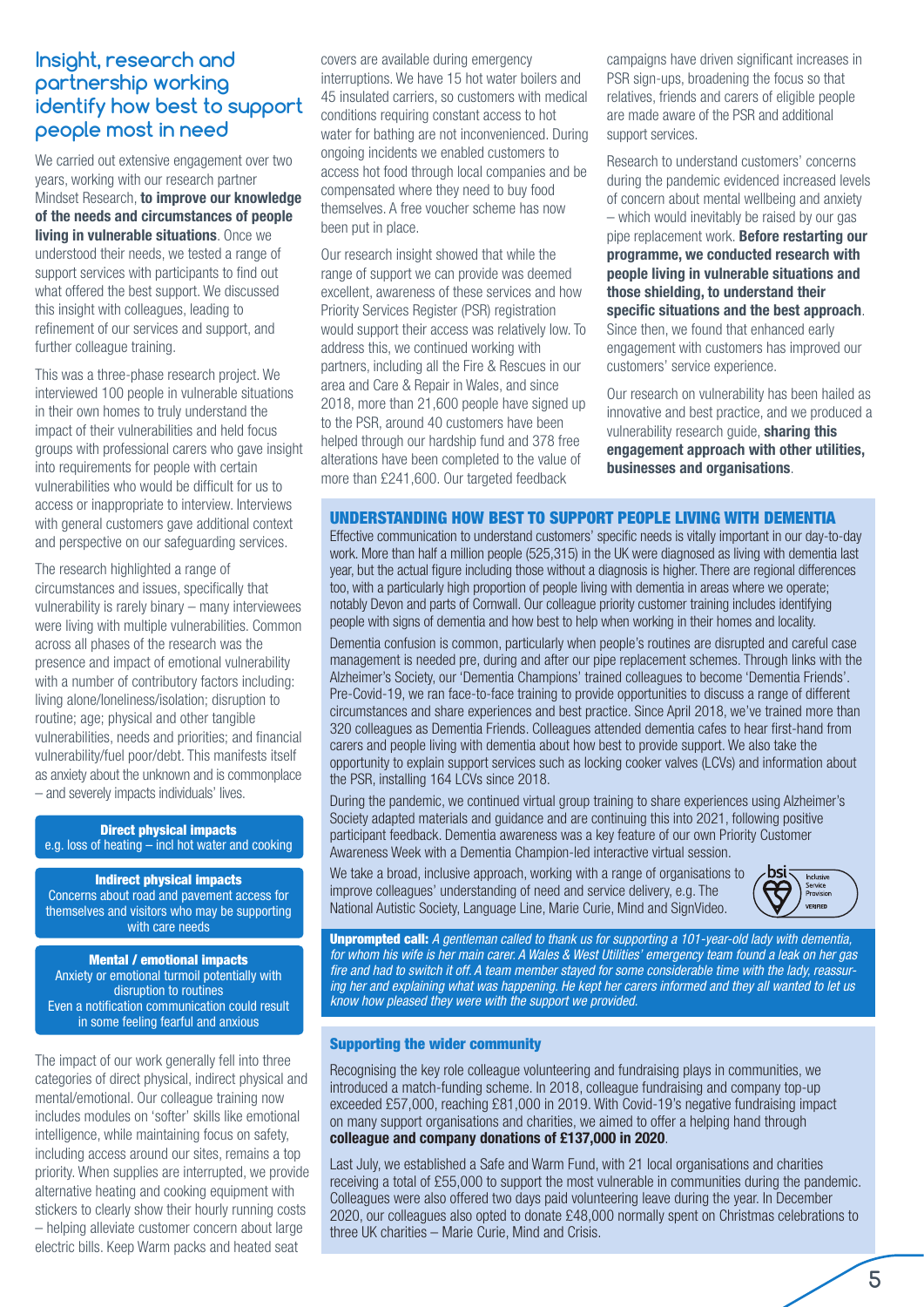# **CARBON MONOXIDE**

# **Leading on a strategic approach to improve outcomes for those most at risk from carbon monoxide (CO)**

We work collaboratively with the other GDNs building awareness of CO and encouraging people to take action to stay safe. While each GDN has its own regional strategy, we were aware that a clearly defined approach was required to focus joint work and we led on bringing the CO gas network representatives together, facilitating a workshop to develop a joint evidence-based strategy. Our own strategy complements this, focusing on how we identify and effectively target:

- people who are most at risk of damage to health from CO poisoning in our communities, e.g. older people, pregnant women, young children and people with certain health conditions
- people whose behaviour or knowledge puts them at greater risk of CO poisoning.

We are now confident our approach to CO awareness-raising is less 'broad-brush' and more targeted – supported by a wide range of our stakeholders. **We carefully measure the broader impact of this work through our social return on investment tool**.

#### Expansion of our schools programme

Recognising the importance of delivering 'for life' messages to young people, we have continued to recruit and train more colleague Gas Safety Ambassadors – we now have 37, who have delivered circa 75 gas safety sessions to around 3,200 pupils. Alongside the other GDNs, we use superhero Safety Seymour resources to deliver these sessions to children aged 5 to 8 (more in the collaborative DRS report about the successes of this, including JayDee Lee from Wales). In 2018/19, we developed our own online resource to promote CO awareness to primary schools across a broad age range and through the medium of Welsh, tested with teachers and pupils prior to launch.

Reinforcing the CO messaging delivered through this programme, we have continued the promotion of the joint GDN Get Creative, Stay Safe CO Safety Competition, where children are encouraged to produce posters, poems, models, films and songs with CO awareness messages. Since April 2018, **we received almost 1,100 entries**, the GDN total being 2,070, the highest number of entries. We have increased our competition entries by making sure to introduce the competition at the end of Safety Seymour sessions, to encourage entrants, and have shared this approach with the other networks. We are proud that schools and children across our area have embraced this, including having national winning entries for four consecutive

#### A FOCUSED AND INNOVATIVE APPROACH REACHING YOUNG PEOPLE TO EXPLAIN THE DANGERS OF CO

The GDNs commissioned research in 2020 into attitudes towards the importance of certain aspects of gas safety with a sample of 8,023 respondents across England, Wales and Scotland. This showed a relatively low proportion of young adults (16-24-year-olds) and students:

- are likely to have a working audible CO alarm (26.2% of 16-24-year-olds, 28.6% of students compared to an overall total of 41.6%)
- consider the servicing of their gas heating appliances to be very or quite important (78% of 16-24-year-olds, 81.1% of students compared to an overall total of 88.6%)

We discussed these findings with regional representative stakeholders to seek their views and engaged our colleague Young Persons' Network for ideas on the best engagement channels for this age group. Their suggestions included advertising on Spotify, use of a 'social media blogger' to promote our campaigns and activities appropriate for post Covid-19 such as attendance at Freshers' Fairs, landlord leaflets and festivals.

We then worked with a specialist creative agency to explore how we could raise awareness/ knowledge about the risks of CO and how to stay safe. In the target audience of 16-25-year-olds, we focused on those living in private rented accommodation – while studying or first moving away from home. We explored various concepts and, based on insight, our campaign 'Game Over' was chosen, focusing on computer gamers, but agreed to have a wider appeal. The campaign was built around a film used in various edits to be relevant to social media platforms, streaming services and digital radio and TV. **We shared this concept with the other GDNs** and plan to work on a proposal for all networks to collaborate on in the future that incorporates

engagement for this age group being trialled by SGN.

Our 'Game Over' targeted campaign achieved a unique reach of 646,716: the total number of people viewing the campaign content, with 894,849 impressions showing how many times the content was displayed and an impressive 12,934 clicks to further information mainly through social media.





years. Not only have children taken important CO messages home and shared with their wider networks, but our social media coverage has reinforced messages.

*I really enjoyed taking part in the challenge. We learn about gas safety in school and this was a great way to put down in design all that we've learnt.*

*I didn't expect to win, so to be named both regional and national competition winner is fantastic!*

*Shaun, Get Creative, Be Safe 2020 Winner* 

*The competition was a fantastic exercise for us all – not only did the pupils enjoy taking part and putting their creative skills to use but they all learnt a lot about the serious dangers carbon monoxide presents and the steps to take to eliminate them. Shaun's poster entry was fantastic, and we are all very proud of him.*

#### *Mrs Alexandra Riordan, Headteacher at St. Joseph's Roman Catholic Primary School*

We have continued to promote our online COdebreakers 'Crack the Code' competition via social media to reach a broader age range – National Energy Action is supporting our reach by promoting this competition through its own channels.

# **Targeting those most at risk through partnership working**

Since early in GD1, we have built relationships with partners who help us to target CO awareness and free CO alarm installation to those most at risk. We have increased our partnerships since 2018, and now partner with all the Fire & Rescues in our area. As trusted community members, our partners can identify people at risk and install CO alarms in the homes of the most vulnerable customers during home safety visits. We also partner with Care & Repair and Warm Wales/ Warm West in a similar way, as part of the holistic support provided through our Healthy Homes Healthy People programme (see social outputs), this includes CO awareness advice and installation of CO alarms.

Between 1 April 2018 and 31 March 2021, 7,559 alarms were distributed by partner organisations, with more than 11,500 alarms issued overall. Awareness increased from an average of 5.62 to an average of 8.66, based on 6,473 responses showing a 54% increase.

We support our partners with training sessions on CO awareness and alarm installation, also providing information on our priority services, and pre-Covid-19, our sessions included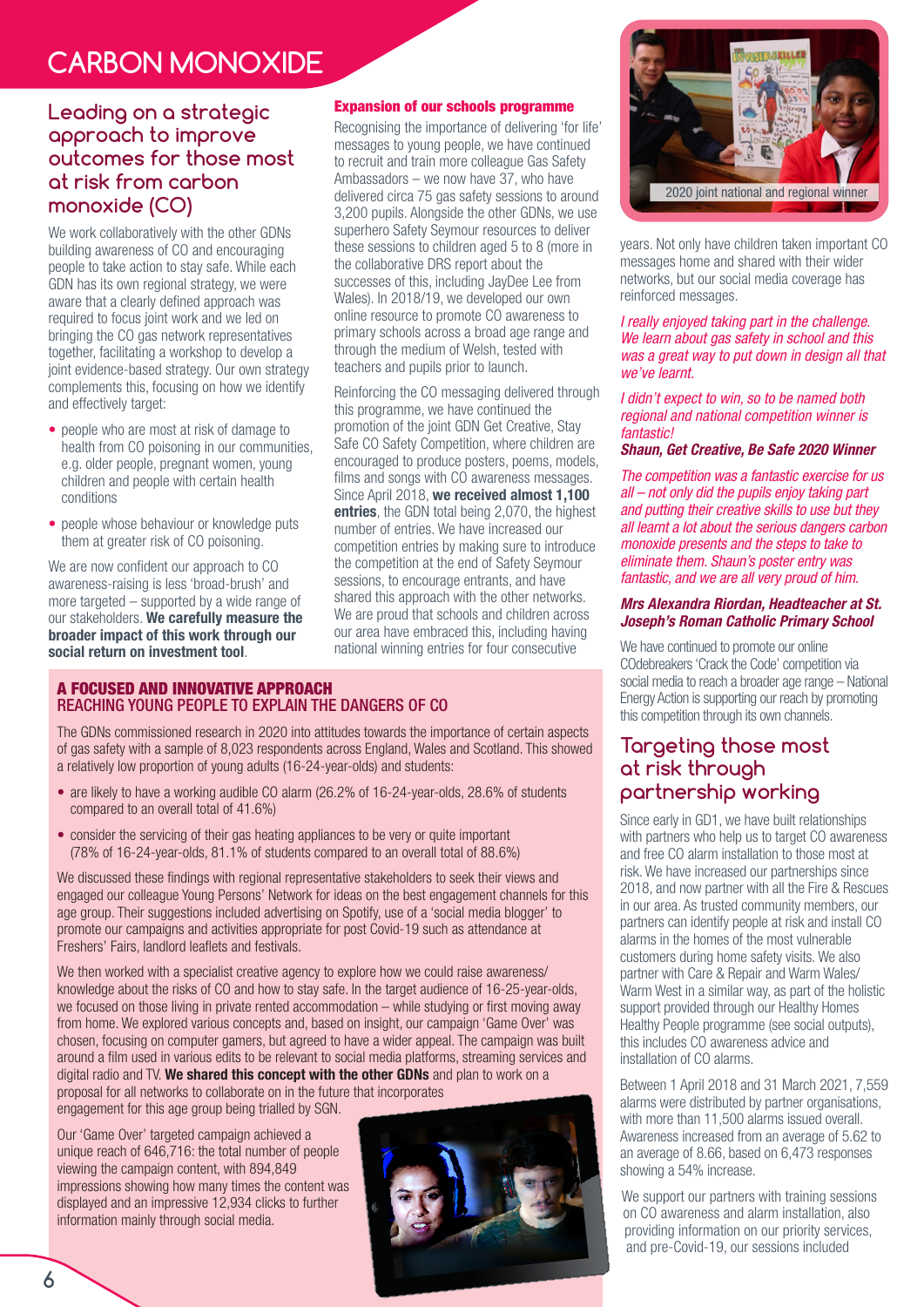#### BUILDING BETTER PARTNERSHIPS TO DELIVER MORE AND BETTER SERVICES

We established a partnership with Care & Repair Cymru in 2017, which has enabled distribution of thousands of CO alarms and PSR referrals. The partnership was formally recognised at a Welsh government event in 2019 introduced by Dai Lloyd MS, with a supportive speech by David Melding MS, shadow Minister for Health and Social Care.

The partnership brings benefits to all parties – customers, Care & Repair and ourselves. We have promoted Care & Repair's inclusive services alongside our own, and our Stakeholder Engagement Manager has become a Trustee Director on its Board. In 2019/20 we helped evaluate the social return on investment of Care & Repair's home de-cluttering Attic Project, which supported in demonstrating the wider success and impact of the project, supporting its ambition to become a social enterprise.

Working with Care & Repair helps us reach people who could be at significant risk from the dangers of CO and who we would have difficulty accessing as a gas network alone.

*Our strong partnership with Wales & West Utilities is a winning combination. Sharing our knowledge, skills, experience and respective organisational tools makes great sense. It increases our effectiveness and enables us to reach more vulnerable older people than we could do alone, helping to keep them safe and warm in their own homes. Chris Jones, Chief Executive, Care & Repair Cymru*

partner network sessions, so partners from different organisations and regions could share best practice. We also provide easily updateable partner pack folders, so the latest information can be issued to update partners' binders. Since April 2019, we have trained 84 case workers and Fire & Rescue crew and awareness of our support measures has risen by 42%. In 2020, a partner survey helped us understand how we could best deliver virtual training during Covid-19 and this formed the basis of the development of an updated training approach.

#### Working with safety centres

We have continued support for safety centres DangerPoint in north Wales and Lifeskills in Bristol, who raise awareness of safety, including CO safety, through interactive activities for children and vulnerable adults. Since April 2018, the centres had more than 40,000 visitors and more than 23,000 visited the DangerPoint website. During Covid-19 restrictions, the centres focused on alternative delivery, including 115 schools subscribing to Lifeskills' safety video resource.

DangerPoint checks pupil retention of safety messages with a feedback form sent to parents/ carers via schools about a month after their visit to the safety centre.

#### **100% said that their child had shared information about what they had learnt during their visit**. Examples included:

- What to do when someone had an electric shock, what to do when there is a leak of a gas or fire present
- About smoke and CO alarms, about boiler danger as well as how to avoid fires.

#### **48% of parent/carers stated that they have changed their own behaviour/actions as a result of what their child told them**.

Examples included testing that their CO alarms were working.

#### Engaging with elected members

We continue to work with and support the All Party Parliamentary Carbon Monoxide Group and this is reported in the collaborative DRS.

At a local level, we engage extensively with local councillors who contribute to our interactive

regional events. We seek advice from stakeholders from their regional perspective to focus our CO awareness campaigns and at our most recent events, these stakeholders told us the valuable work that we undertake with schools around CO awareness promotion would be a suitable model to replicate for understanding the importance of the transition to net zero.

## **Adapting to change**

Over the last three years, we have increasingly used targeted social media as a mechanism to reach a large population in a cost-effective way.



**Our CO safety message social media reach from April 2018 to March 2021 is more than 1.7 million** through Facebook. Twitter and LinkedIn accounts. While some of this will be multiple viewings by individuals – this serves to to reinforce the message.

During the pandemic, social media helped us provide critical safety messages and in summer 2020, when restrictions started to ease and many people planned 'staycations', we ran a

social media campaign to alert people to the dangers of CO in holiday accommodation and from barbeques.

We worked with other GDNs to provide information and resources in different accessible formats – including the Safety Seymour website and Fun Kids Radio (see collaborative DRS) and when Covid-19 stopped school Safety Seymour visits, we directed students and parents to the activities on the Safety Seymour website.

We continued to promote the gas safety competition on social media and in the last year received our highest number of entries yet (647). We ran a day-long training session for Gas Safety Ambassadors to deliver virtual Safety Seymour sessions to whole classes in a fun and interactive way and commenced delivery, but home learning meant this was soon no longer possible. We started to promote sessions again in 2021 as plans to return to school were being made, and following feedback we identified that our model needs to be flexible and adapt to suit new learning and school requirements following the pandemic. We are planning a strategy review for teachers.

#### *The online training was superb and I was confidently able to deliver virtual sessions to pupils.*

*Daniela Rodrigues, Gas Safety Ambassador*

# **Safety first**

Safety is the number one priority for our stakeholders and when Covid-19 struck, our priority was to maintain the essential gas emergency service in a safe way. Taking on board customer feedback, our engineers gradually returned to recommence critical planned pipe replacement work wearing appropriate PPE. This meant our colleagues, through their presence in communities, were well placed to identify customers in vulnerable situations that may be susceptible to the risks of CO. We equipped our engineers and customer service officers with CO alarms, and they were able to provide free-of-charge alarms to those most in need. Following engagement with our colleagues, customers reported an overall increase in awareness about the risks of CO, from an average of 6.9/10 to 9.4/10.

*Providing CO alarms to customers most in need identified through our day-to-day work really does make a difference. Dan Brooks, First Call Operative*

#### EMERGENCY ENGINEER IS QUICK TO RESPOND

When her CO alarm went off in the middle of the night, a 78-year-old lady called her electrician neighbour for help. The neighbour told her to turn off the gas, open her windows and call the emergency number 0800 111 999. She turned off the gas and opened the windows but didn't call the emergency number. Fortunately, the neighbour also called the emergency number, in case his neighbour hadn't, and a Wales & West Utilities engineer went to the lady's home. When our engineer arrived, the house was ventilated and the gas turned off, which is likely why his personal alarm didn't sound.

Our engineer isolated the supply to make it safe and the lady explained she felt unwell. While working, our engineer realised the lady's health was deteriorating quickly, and as she didn't feel well he called an ambulance and took the lady outside as requested by the emergency call-handler. The lady became unconscious and our engineer prepared to begin CPR, until the paramedics arrived to take over. Our engineer said it's all part of his day's work to keep customers safe.